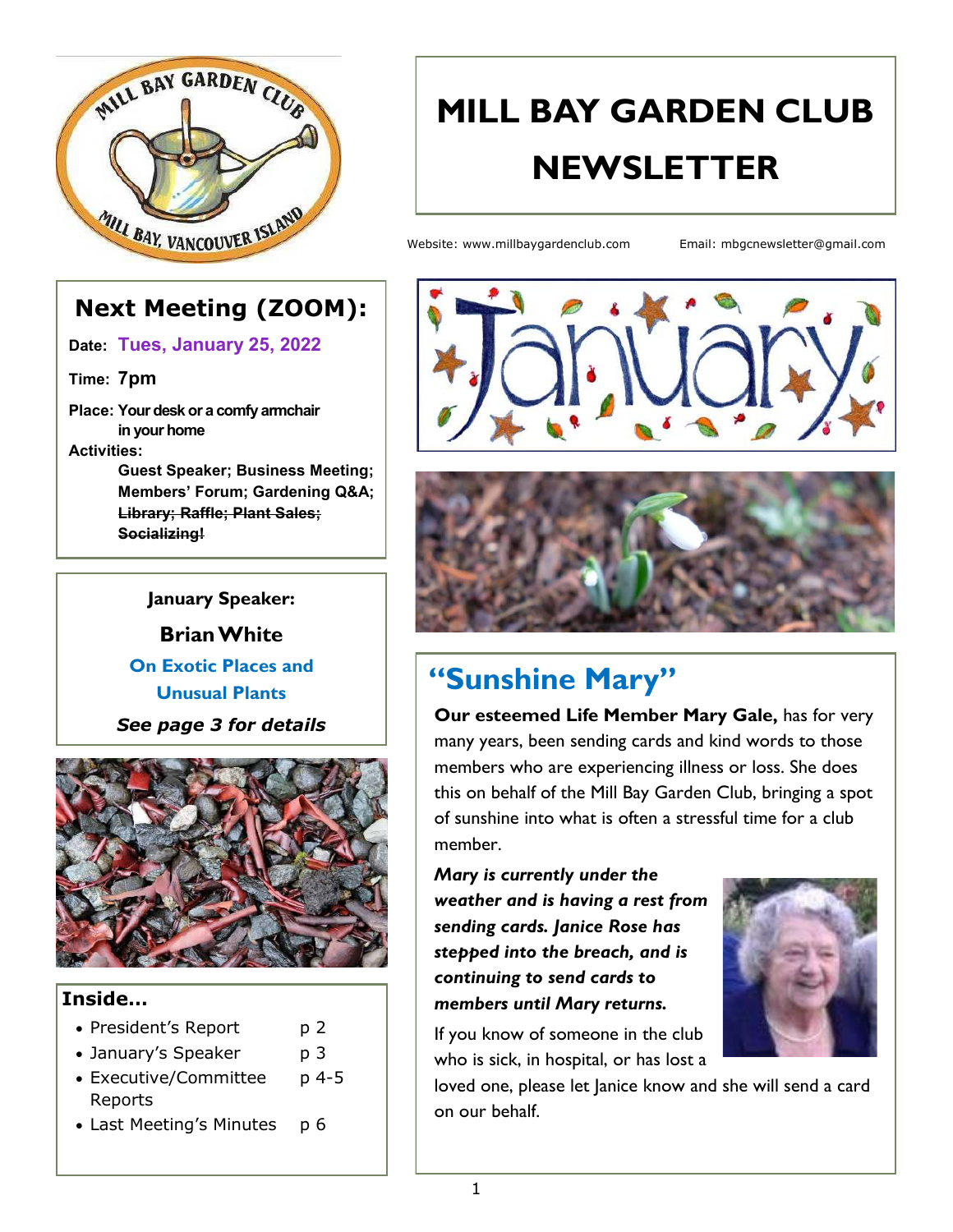## **President's Report - January 2022**  Bernie Juurlink

Happy New Year Everyone.

We will soon be entering year three of the Covid-19 pandemic with the Omicron variant sweeping across the country and the world. In BC unvaccinated people are 12 times more likely to be hospitalized, 27 times more likely to end up in intensive care and 40 times more likely to die from the infection. So please encourage friends and family not vaccinated to get vaccinated. I know someone who told me he is never sick, never gets a cold or a flu and will not get Covid-19 and, therefore, does not need to be vaccinated. He would not listen to the importance of vaccination and is now in an ICU with Covid-19. The fully vaccinated generally have mild symptoms after exposure to the Covid-19 virus but there are still the unfortunate few vaccinated individuals whose immune systems do not effectively deal with the infection and can end up hospitalized, so masking and social distancing is important whether one is vaccinated or not.



On a positive note, there are signs of spring appearing: squirrels are becoming frisky, male Anna's

hummingbirds are doing their courtship dives,

hellebore flowers are beginning to make their appearance and I am perusing seed catalogues. This bedraggled Winter Jewels Rose Quartz Hellebore flower survived the recent snow beaten down but not beat: a good attitude to have during this pandemic.

I thank all the people involved in the preparation of materials and the sale of the Christmas swag at the pop-up sale held in early December of 2021. I especially thank Pat and Alex Spezowka for initiating, organizing and hosting this event, and Monika Morgan for assisting in the organization. This event raised over \$1,650 for the Club as well as \$212 for the Cobble Hill- Mill Bay-Shawnigan Lake (CMS) Foodbank.

In previous reports I had been remiss in not thanking Dorothy Kennedy for her service to the Club by serving as Secretary since 2020. Dorothy's work became overwhelming and she had to step aside last October and Melanie Fiander graciously stepped into the position. Thank you Dorothy for all your work as Secretary and Melanie for stepping in.

Cliff Stainsby has great speakers lined up for the rest of the Garden Club year. Our next Club meeting will be via Zoom on Tuesday, the 25th of January. Our first speaker will be Dr Brian White who has gone to exotic places seeking unusual plants. See you on the 25th.

#### *Bernie*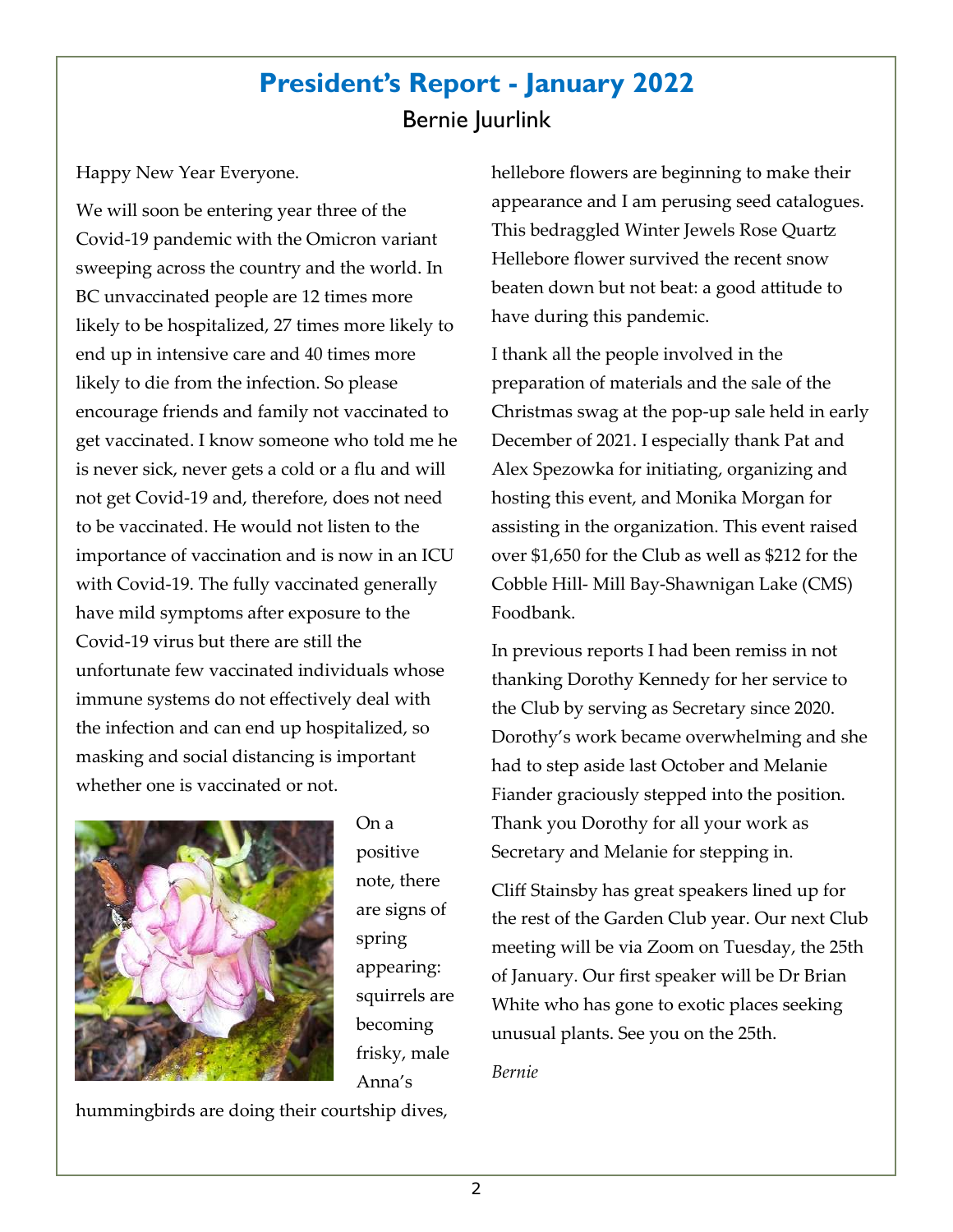#### **January 25, 2022, Mill Bay Garden Club Agenda**

- 1) 7:00 p.m. Speaker: **Brian White**  chaired by Cliff Stainsby
- 2) 8:00 p.m.: Club Business
	- a) Approval of the agenda
	- b) Approval of November 23, 2021 minutes
	- c) President's Report Bernie Juurlink
	- d) Flower & Garden Show Gill Keir
	- e) Executive Committee reports
	- f) Virtual Brag Table
	- g) Garden-related Questions with our Master Gardeners
	- h) Questions for the Executive?
	- i) Adjournment

## **January's Speaker (Tuesday, January 25):**

#### **Brian White, PhD via Zoom**

Brian is a professor in the School of Tourism and Hospitality Management at Royal Roads University in Victoria. Brian's research specialties include horticultural tourism, heritage tourism, sustainable destination development, community leadership and indigenous tourism. His recent international and domestic consulting work includes community tourism strategic planning, biodiversity assessment, educational tourism planning, and First Nations tourism planning. He worked for several years with the

University of British Columbia Botanical Gardens researching plant diversity and parks management in the Huang Lien Mountains in Northern Vietnam, and currently represents Royal Roads University on Gardens BC.



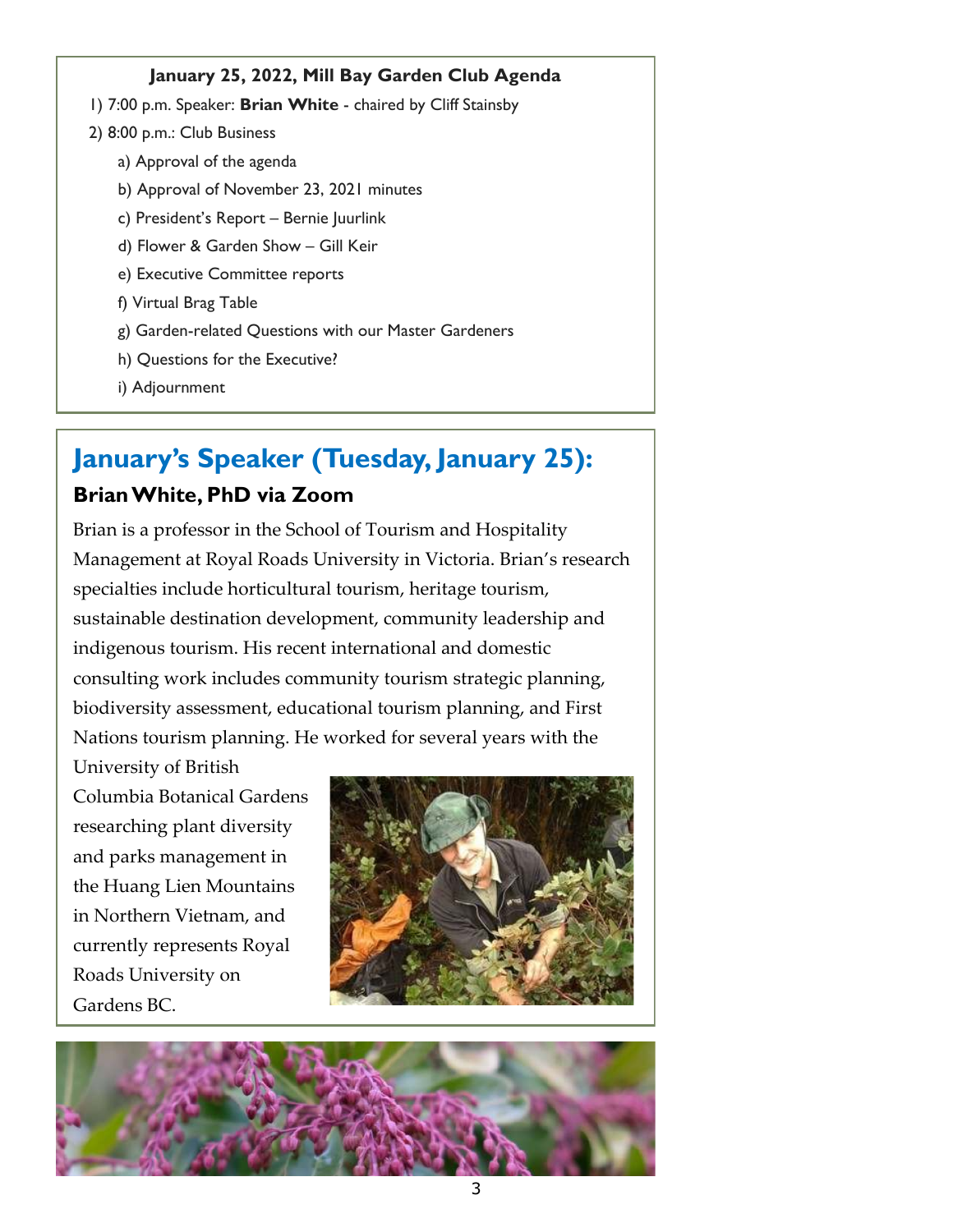### **2022 MBGC Flower and Garden Show**

We are fortunate this year to have all positions on the Flower and Garden Show Committee filled early and we are starting to plan the show. We have booked the Cobble Hill Farmer's Institute Hall for May 27th and 28th.

We will use the existing format for the planning, but mainly as a guide to keep the process organized. We cannot run the show exactly the way we have in years past and some elements may be modified or jettisoned. We will require flexibility to apply new and different ways to run the show and to have our members and the public comfortable about participating.

Thanks, ahead of it all, for your involvement.

*Gill Keir, Committee Chair* 

## **Notes from the Library**

Our MBGC has an extensive collection of excellent books. Since March 2020 they have been collecting dust and time to give them some breathing room. I would be happy to lend any book on any topic from our collection.

If you would like a book please email me and I will go into the library and pick one up. I will also bring home a few of the most popular books and have them here at home for lending.

Our most recently purchased book is *Finding The Mother Tree* by Dr. Suzanne Simard. Dr. Simard is a globally recognized ecologist who has forever changed how people view trees and their connections to one another and other living things in the forest. This book is a must read for any gardener.

*Your friendly librarian Janice Rose* 

## **Send a Get Well Card to Mary Gale!**

Mary Gale, one of our pioneer MBGC members has fallen ill and has been in the hospital since mid December. Over the last thirty years she has sent hundreds of cards to garden club members who needed a bit of a pick-me-up. Please join us in helping lift Mary's spirits by sending her a get well card.

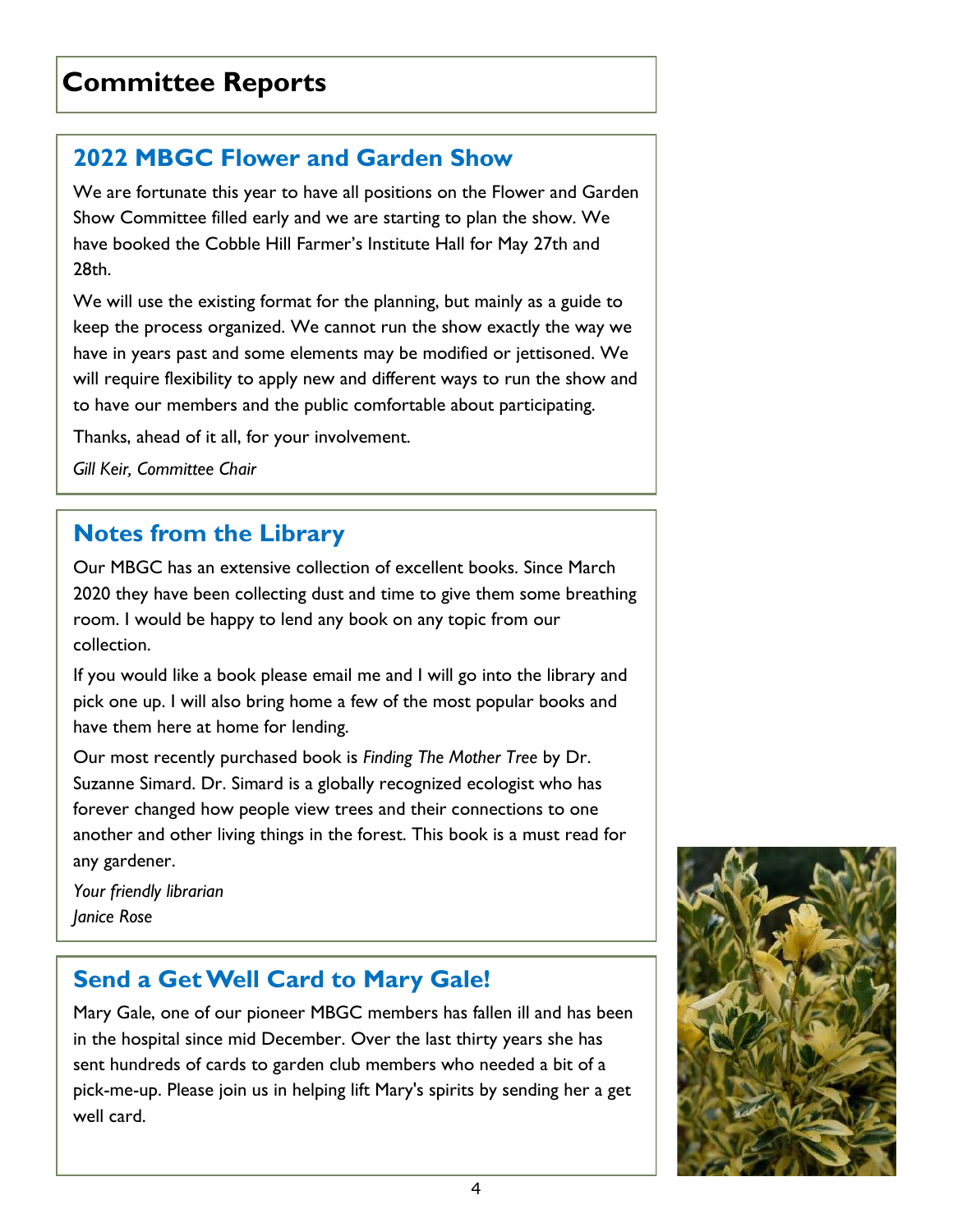## **Recycle Your Christmas Swag**

We just wanted to let the wonderful people who purchased our wreaths know that they are recyclable. You can remove the greens and decorations and use the grapevine wreath again or you can drop them off at one of our houses and we will recycle them. Just leave them at the end of our driveways. If dropping it off is not convenient just give us a call, info below, and we may be able to pick it up. No rush on this. I (Pat) usually keep mine up until the end of January.



Call or email Pat for details - see page 3

## **Membership Dues**

Please remember to pay your \$10 membership dues if you have not already done so! Although the club is not holding in-person meetings due to the pandemic, expenses are still many, and membership fees cover a large portion of them. Ongoing expenses include club membership in the BC Council of Garden Clubs, speaker honorarium, the Zoom license, the web site, donations to local charities, and the bursary. Thanks for supporting the club!

## **Free Zoom Talk from the Hardy Plants Group**

The Victoria Hardy Plant Group is pleased to invite MBGC members to our 2022 Elizabeth England Memorial Lecture featuring Midori Shintani, head gardener of Tokachi Millennium Forest. **Midori will join us from Hokkaido, Japan, via Zoom, on February 10, 2022 at 7 PM PST.** 

As our premier event, the Elizabeth England Memorial Lecture is always open to the public, however, this year we have decided to go one step further and make this lecture FREE for everyone to attend. You will be truly inspired by Midori's presentation on 'Gardening at Tokachi Millennium Forest'. In her talk, Midori will introduce the unique modern garden movement in Japan and share how she and her small garden team, in partnership with the garden designer Dan Pearson, nurture the 400 hectares of native forests and the cultivated garden areas through the seasons. A  $Q$  & A session will follow.

Please note, there is no cost to join in the lecture , however, interested gardeners must pre-register using our online form.

Alternatively they can type the following into their browser: https://us02web.zoom.us/webinar/register/ WN\_MnWDL6JIRXG6LdmghFm0Vw

Only those registered will receive the ZOOM invite to the lecture. Also, the meeting recordings are limited to Hardy members, so your members will have to join in on the night in order to enjoy Midori's lecture.

Please see the poster at the end of the newsletter for details.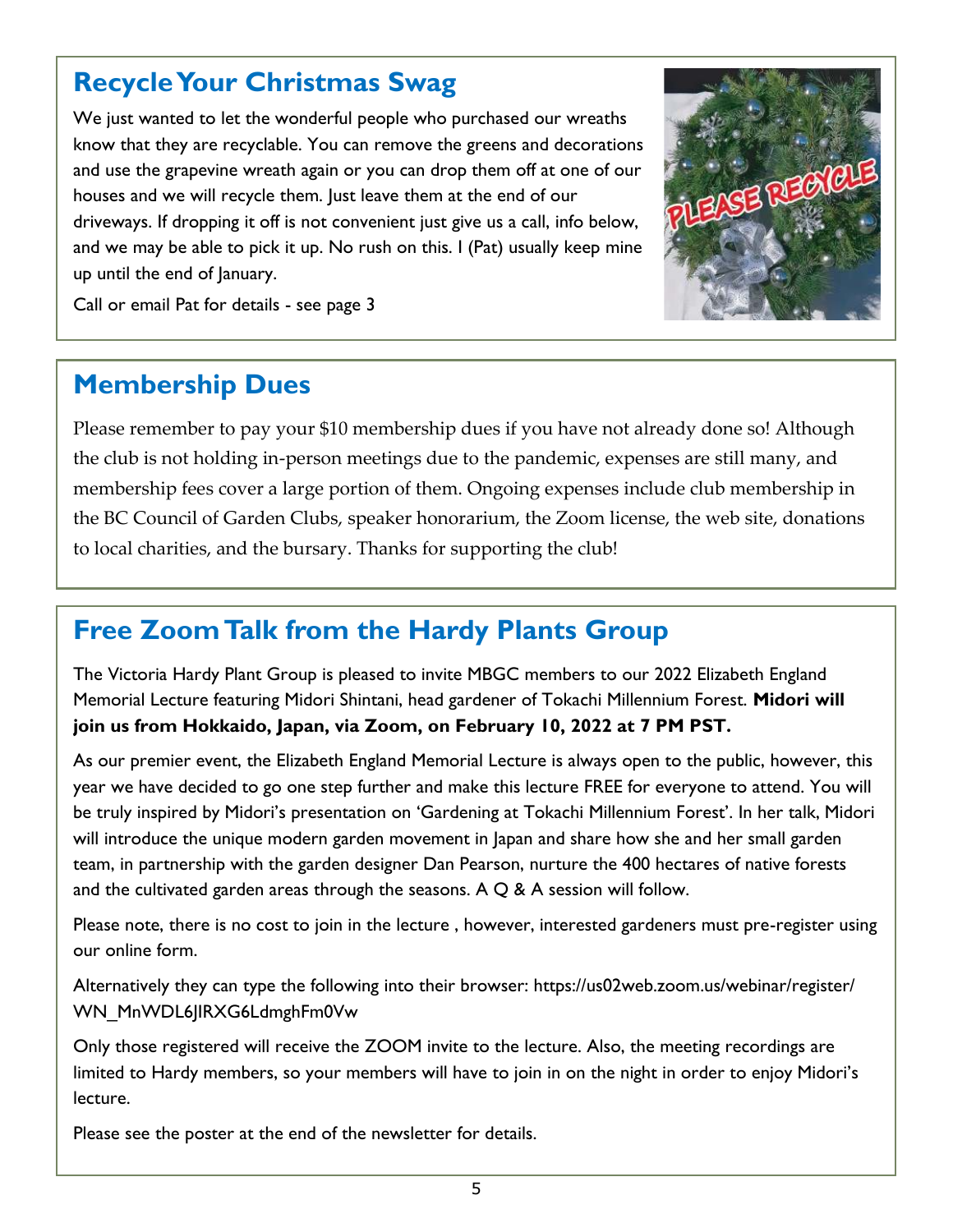

#### GENERAL MEETING MINUTES

November 23, 2021

Via Zoom

7:01 p.m.: Talk on projected Climate Change in the Cowichan Valley by Jeff Moore. In summary: warmer & drier summers and wetter winters with much more variability in the weather.

Garden Club Meeting

Call to Order at approximately 8:45 p.m.

Acceptance of Agenda – moved by Dave Byrnes, seconded by Norman Redcliffe, all in favour

Acceptance of Minutes from October 12, 2021 – moved by Cliff Stainsby and seconded by Norman Redcliffe, all in favour.

- 1. Presidents report: Bernie Juurlink no report other than Covid-19 is still rampant.
- 2. Flower & Garden Show: Gill Keir: The Show is set for May 28, 2022 with set-up on the 27th. All but one of the Committee members are returning - looking for a volunteer for advertising. The first Flower & Garden Show Committee meeting is in January. Likely the old format will not work as Covid-19 probably will still be around – please come up with ideas for an alternate format for the Show. The Show is important not only as a fund-raiser but also as a way for Garden Club members to connect.
- 3. Pop-Up Christmas Sale: Pat Spezowka: Pat thanked people for bringing in greenery and decorations. Volunteers will come together and to create wreathes, etc and the pop-up sale will be held from 10:00 a.m. to 4:00 p.m. from December 2 to December 4 on Pat's from porch. This year the sale will be more widely advertised with signs and posters. There will be a donation box for the CMS Foodbank.
- 4. Brag Table: Elaine Scott and Barbara Juurlink displayed bouquets with the many plants still in bloom in their gardens.
- 5. Adjournment: 8:11 p.m. Cliff Stainsby moved to adjourn.